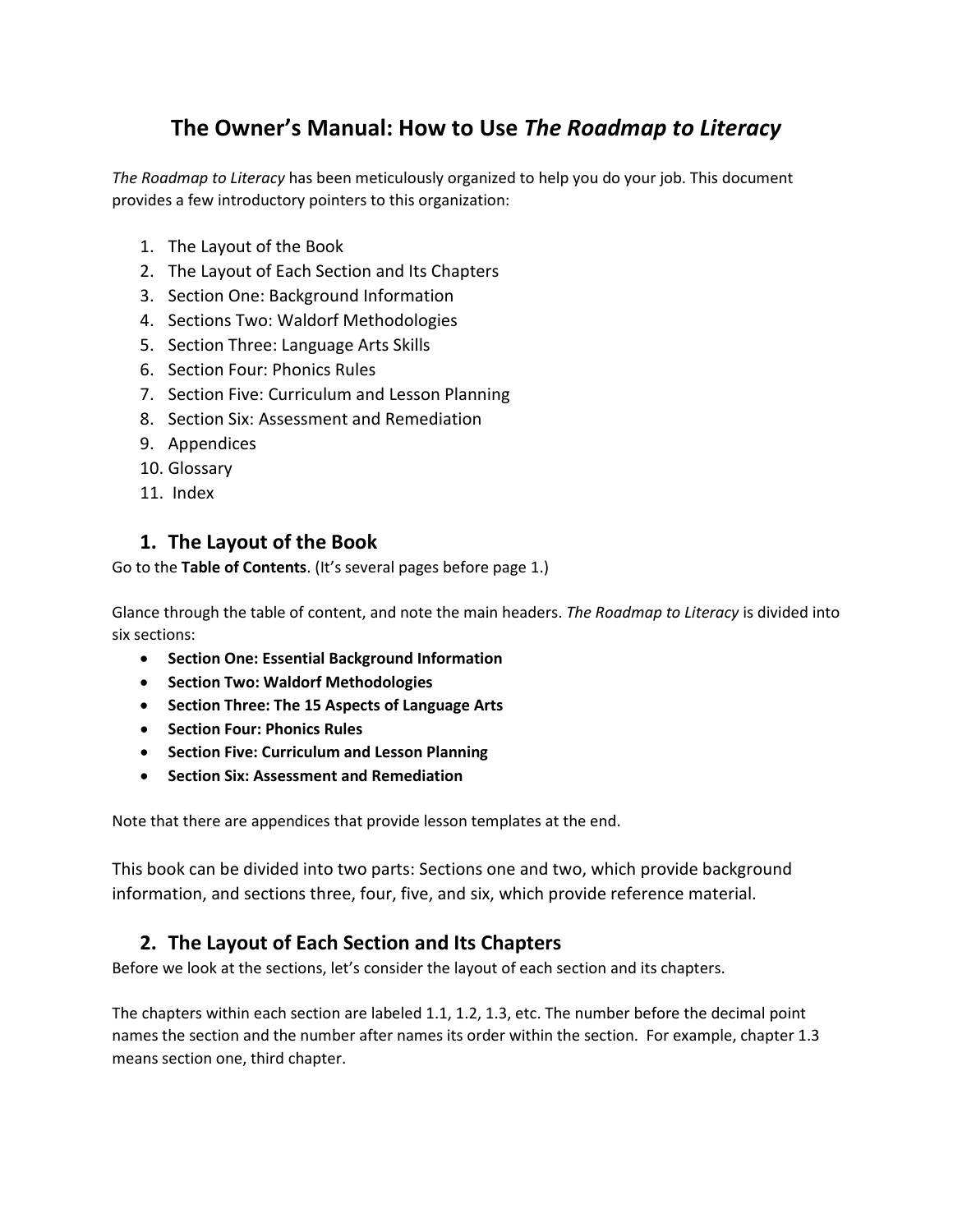All of the chapters are then further broken down into subsections that are clearly labeled. After chapter 1.1, the list of subsections appears at the top of each chapter. This is so you can use the book as a reference book later. See page 6 for an example.

You may notice some **textual links** such as the following: (see chapter 1.3 #4). These links take you to related information. The first number is the section number, the second is the order within the section, and the third refers to the subsection within the chapter For example, *see chapter 1.3 #4* means go to section 1, third chapter, subsection number 4. [Note: It's on page 17.]

The header on each right-hand page in the text identifies the chapter number and title. For example, the header on page 17 says *1.3 WHY IS ENGLISH SO COMPLICATED?.* Use these headers to help you find textual links.

# **3. Section One: Essential Background Information**

This section introduces the book and shows why it is necessary to go beyond Steiner's indications to teach language arts in English. It also introduces the concept of **phases**, a way to organize the teaching of literacy skills that is in alignment with brain development and the structure of the English language.

It is important to read sections one in its entirety before working with this book.

# **4. Sections Two: Waldorf Methodologies**

This section presents material about Waldorf. Most of it will be review for Waldorf teachers; however, there are several terms that will be new or used in a new way.

It is important to read section two in its entirety before working with this book.

# **5. Section Three: Language Arts Skills**

This section is the heart of the book. It introduces 15 key language arts skills, how to teach them, and how to assess them. Each chapter in this section is dedicated to one aspect of language arts, such as handwriting, spelling, and grammar. This is where you go if you need to learn how to teach something.

All of the chapters in this section are organized along the same lines: chapters are broken down into smaller subsections that include:

- Why each skill matters
- Background information
- Preparation
- Scheduling
- Initial introduction
- How to teach in each grade (or in each phase)\*
- Practice
- Assessment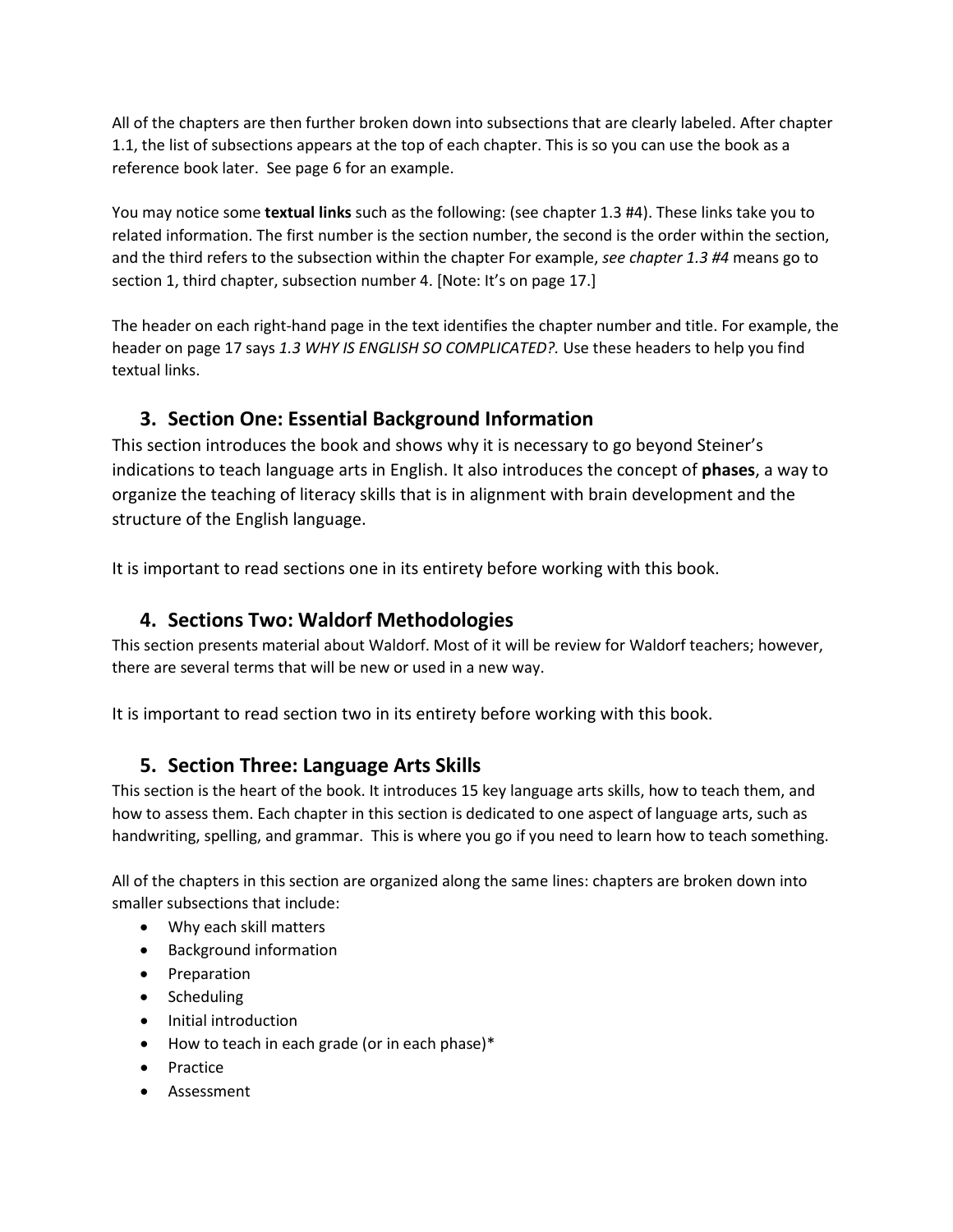• How to help struggling students

\*Some skills will be broken down by grade and others by phase. A subsection is offered for each grade or phase to show how instruction changes.

The subsection on assessment includes the benchmark (standard) for each skill. For an example, see table 3.4.10 on page 165 All of these benchmarks are then presented later in the book (i.e., table 6.1.4 starting on page 492).

The final subsection includes information on how to help students who are struggling to learn this skill. This is where to start if a student needs extra help with a particular skill.

Use this section as a reference for every aspect of teaching language arts, from a review of what the skill is to how to remediate difficulties.

## **6. Section Four: Phonics Rules**

This section is a continuation of one chapter in section three: Encoding and Decoding (chapter 3.4). There are so many phonics rules that they got their own section.

It is important to teach phonics rules in a logical order. They are broken down into chapters by phase.

Section 4 Protocol (page 366) provides background information to explain how each chapter is organized.

Use this section as a reference for working with phonics rules.

# **7. Section Five: Curriculum and Lesson Planning**

This section explains how to make your own curriculum and lesson plans using the material in sections three and four. Each grade gets its own chapter. The final chapter discusses how to work with stories.

Use this section as a reference when you are planning your curriculum and lessons.

## **8. Section Six: Assessment and Remediation**

Section six explains how to assess and how to work with remedial issues. Recommendations are given about how to work with different types of assessments, how to interpret them in light of the phases, and how to communicate assessment results. The final chapter (6.6) discusses how to work with remedial issues and presents a structure that is useful if the material in the last subsections in chapter three (i.e., How to Help Struggling Students) is not effective.

Recall that each chapter in section three has one or more benchmarks. These benchmarks are compiled into a table (table 6.1.4 on page on pp. 492–494). This table provides an overview of where students should be at the end of each academic year. This table represents *The Roadmap to Literacy*'s academic standards.